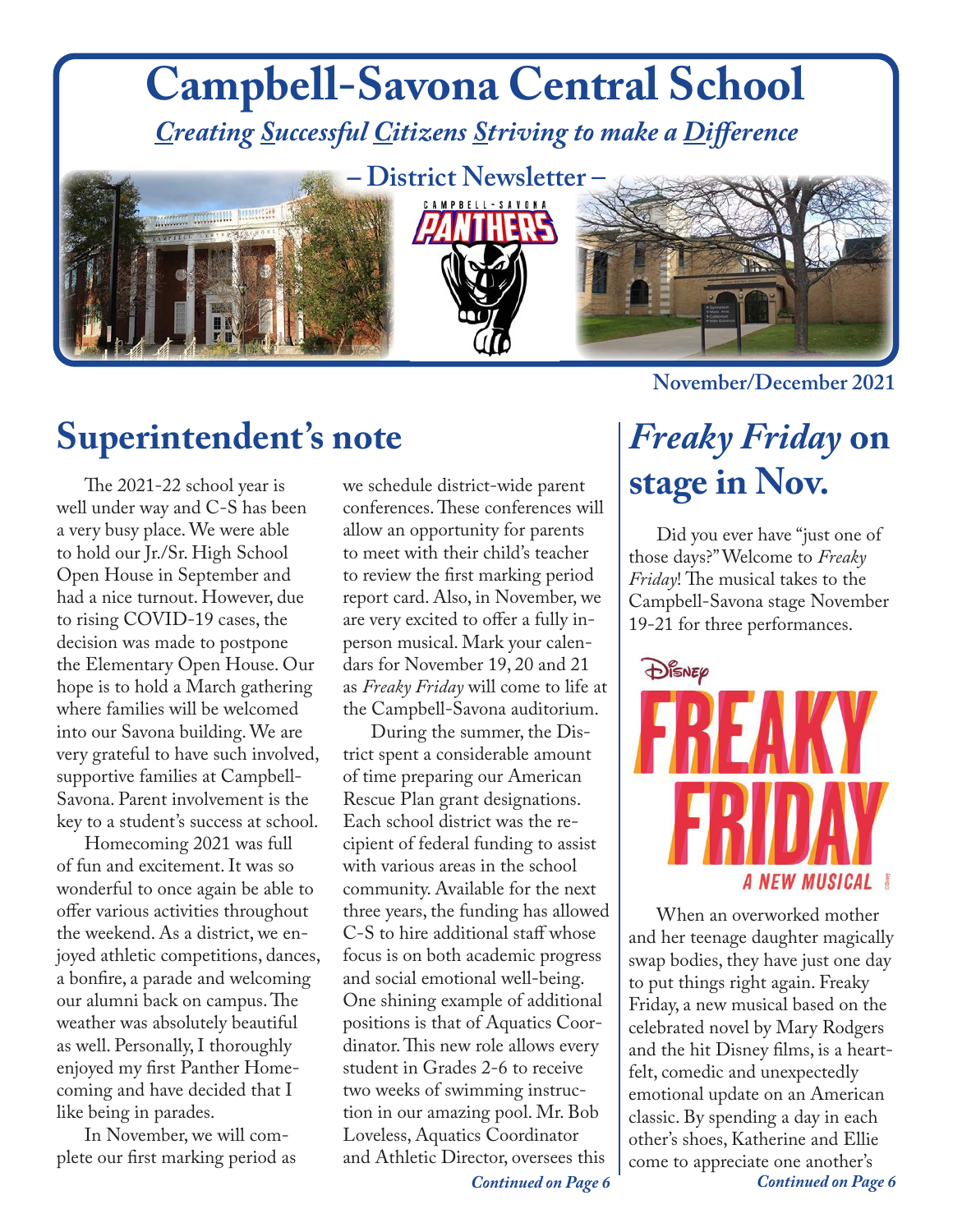### **From the Transportation Department**

We are happy to have our buses back on route five days per week and our students back in school full time. As we continue to live through this pandemic, there are certain procedures and policies we have kept in place. Our drivers and monitors continue to sanitize our buses on a daily basis, every bus has assigned seats and all students are required to wear a mask at all times while on the bus. We ask that you continue to talk with your children about the importance of wearing a mask while on the bus. By working together, we can do our best to keep our children and staff members safe during this pandemic.

We also have kept our policy of one pick-up location and one drop off location. This policy has been a huge help in keeping track of student's locations. The safety of our students is always our top priority.

With winter quickly approaching, it is important to be sure and follow all bus safety rules at the bus stop.

- 1. Students should be ready five minutes prior to their bus stop time
- 2. In inclement weather, the bus may run behind schedule. Please be patient.
- 3. Please wait away from the edge of the road at the bus stop. Stay back until the bus has come to a complete stop.
- 4. Do not move toward the bus until the bus door opens.
- 5. If your child must cross the road, please wait for the driver's signal to cross.

*Continued on Page 3*

### **From the High School**

One of our beliefs at Campbell-Savona is that learning is a shared responsibility of all stakeholders. This belief has never rung truer than now. It has certainly been a time of continued growth and adjustment, as teachers, students and parents continue to adjust and evolve in our current reality and for that, we thank you!

November brings the end of the first marking period and the opportunity for parents to acquire a solid understanding of how their children are doing. Parent-teacher conferences will be held in-person or virtually. The Guidance Office will be working with parents to schedule conference times for November 15. Our teachers look forward to meeting with students and parents at this time of the year to provide feedback and focus on areas for growth. The growth mindset encourages students to try new things, persevere through difficulties, have a belief in self and focus on the positive and the possible. Please use this as a point of reference as you discuss your child's performance and set goals with him/her for the reminder of the school year.

Please note that our after school study hall, held daily from 2:35-3:05 p.m., and our After School Program, held Mondays, Tuesday, Thursdays and Fridays from 3:05-4:30 p.m., are up and running. These are both great support for students who need reliable internet, a quiet place to work or further support from one of our C-S teacher tutors. Transportation is provided from the After School Program and students are welcome to attend any day. We hope this opportunity assists students who may need additional support.

I would also like to remind parents that our student information system, School Tool, offers a Parent Portal and a Student Portal as a resource for parents and students to use to access information about their school records through a secure internet connection. Access to the Portal is available to all parents and students. This is a great resource for parents to use to get involved in their child's education. It is also a great tool to help students track their own work and progress in their courses.

> *Kelley Meade* Jr./Sr. High School Principal

#### **Thanks to our Board members**

In recognition of School Board Recognition Week, which was October 18-22, please take a moment to thank our Board of Education members. Their volunteerism and commitment to our district is most appreciated. Because of their dedication to Campbell-Savona, our district is a great place to learn, work and grow! Thank you to:

> Shawn Corey, President Stacie Van Skiver, Vice-President Greg Cacace • Tom Hauryski Kara Crans • Rick Salvagin Mike Austin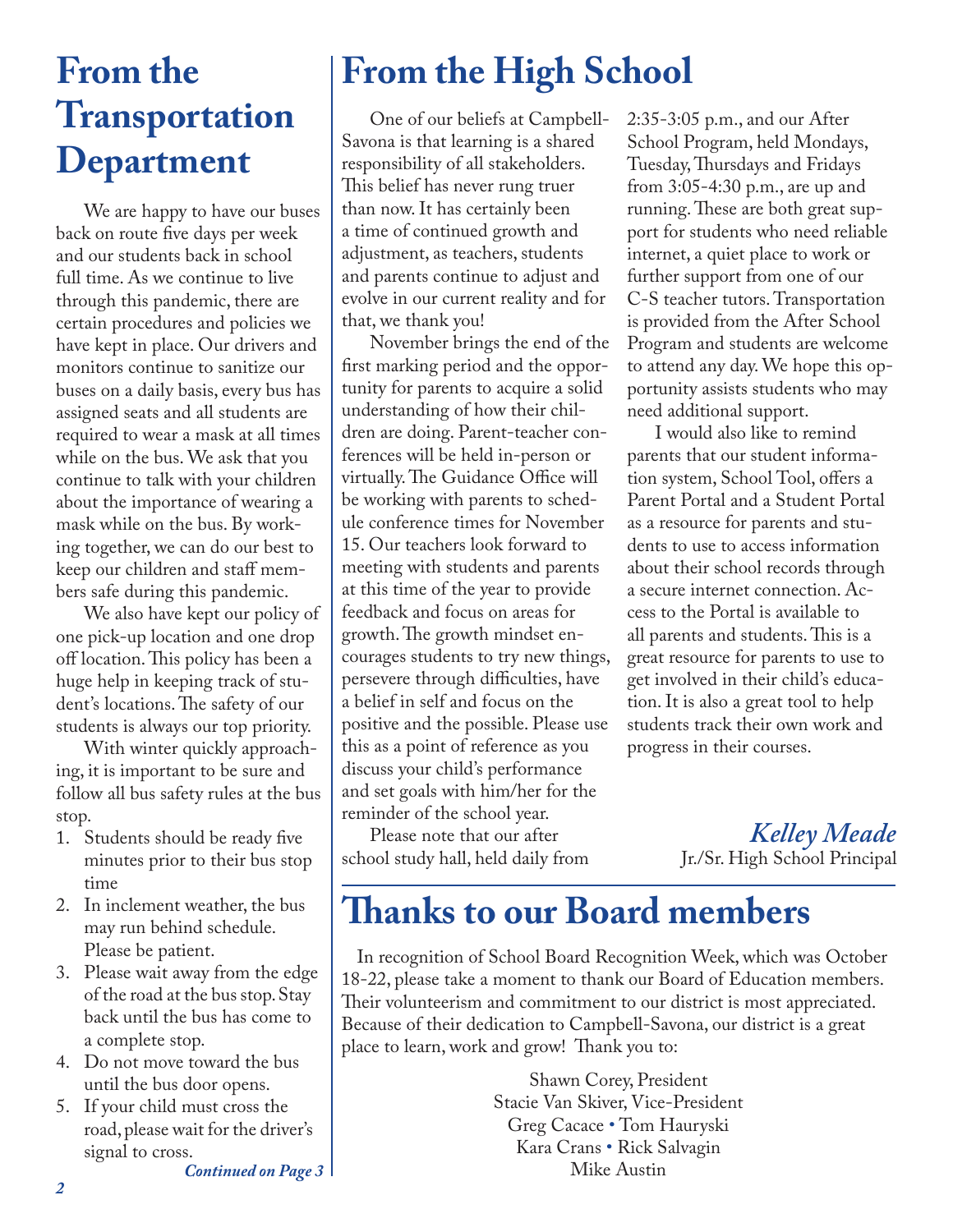#### **From the Elementary School**

It is incredibly exciting to be writing this message to our school community, knowing that we are finishing the first marking period with school being open for inperson learning five days a week! November brings us the first opportunity to have a meaningful conversation with your child's

teacher during parent-teacher conferences. There is nothing more powerful than an open and positive relationship with your child's teacher as you work together to support your child to grow and flour-

ish. Please don't think of parent teacher conferences as a "one and done" moment with your child's teacher. Use it as the start of continued communication and support throughout the entire school year!

Although the pandemic has made many things very challenging the last two years, our teachers have worked tirelessly to continue bringing more positive experiences to our students and to expand educational experiences when possible.



An example of this is that our swim program in the Elementary School is now servicing two more grade levels (second and third) throughout the school year and has been a great success so far in teaching water safety and swimming lessons to our students. We are dedicated to bringing more field trips back to

> our students and partnering with outside agencies to provide positive educational experiences to our students with real and relevant connections to their learning. As this

school year continues, we are working tirelessly to bring our student celebrations and highlights to the forefront while being as safe as we can. Moving into the month of December, we will be looking closely at how we can host student performances and the holiday celebrations that we hold dear to our hearts. They may continue to be a little different than normal, but we will be getting as close to normal as we can.

Go Panthers!

*James E. Anderson* Elementary School Principal

#### *Transportation, continued*

We make a concerted effort to be consistent with route times. Drivers are not required to wait for tardy students. The loading and unloading process is the most dangerous part of the bus ride. Students are safest when they are at the bus stop waiting **before** the bus arrives, rather than running after the bus if they are late.

Every student in grades Pre-K through third grade **MUST** have an adult present at the bus stop. If an adult is not present, the student

will not be released from the bus. The driver will take the student back to the



Elementary building where he/she will need to be picked up by a parent or guardian.

Please be sure to return the pink Emergency Go Home form as soon as possible. It is very important to have an emergency location, within the district, where an adult is available in the event we need to close school for emergency reasons.

We are pleased to be transporting your child/children to and from school this year. We are proud of the safety record of our school buses, and we are deeply committed to the safety of all the children in our community.

> *Sarah Burgess* Director of Transportation

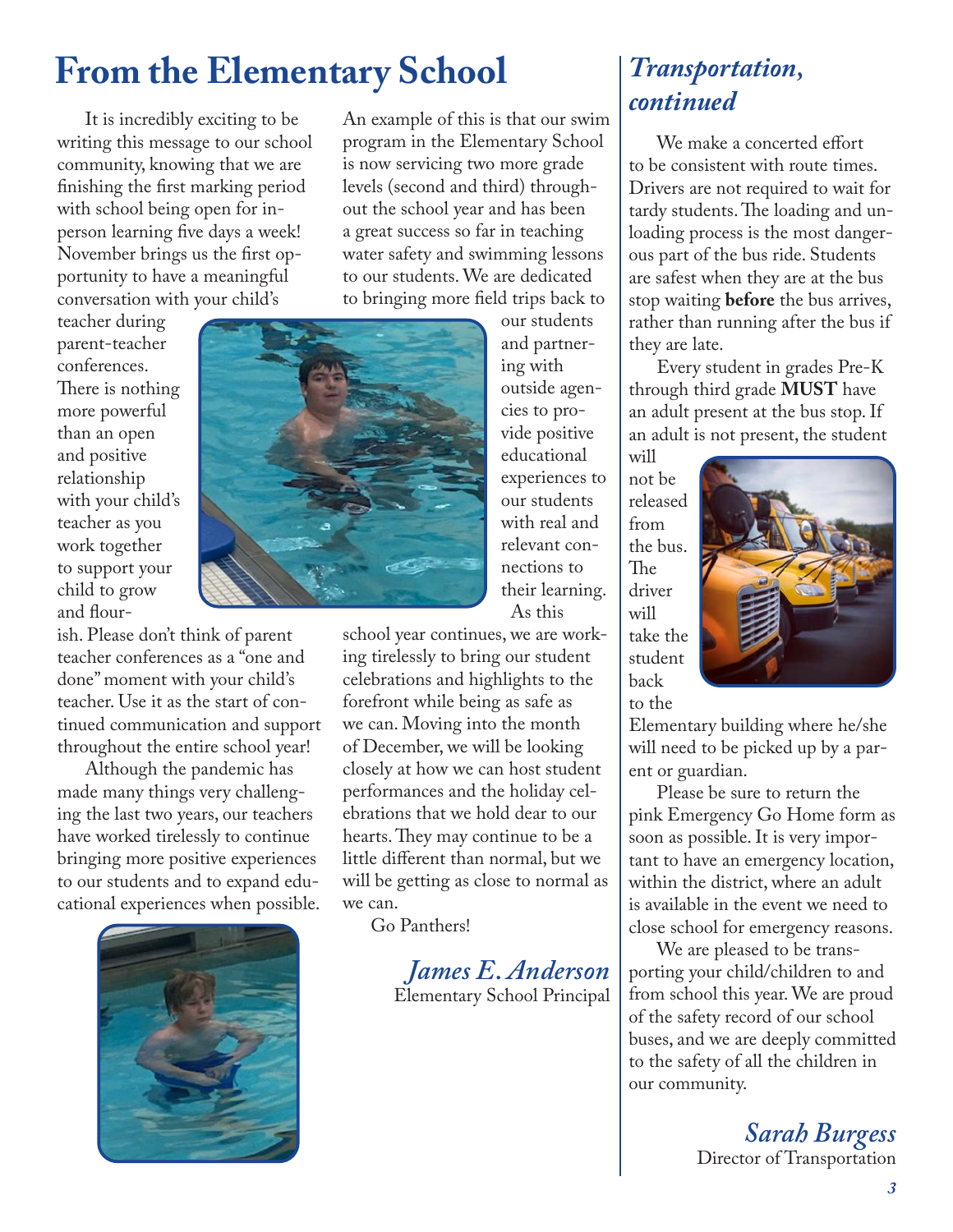# **update**

Student Council is made up of students who want to make C-S a better place by taking an active leadership role within the school community. Student Council members think about what would make our school community a better place, work to plan events that promote school spirit and consult with administrators to share ideas and suggestions throughout the year.

Members meet Wednesdays during lunch and start each meeting with a "vibe check," talking about what is going on in the school and coming up with recommendations and solutions to anything that the students feel should be addressed. This year, Student Council is excited to have the leadership of approximately 25 students in grades 7-12. They have already begun to have great conversations and have planned upcoming events. Stay tuned for information about their great work as the year progresses!

### **Holiday Craft Fair scheduled**

Campbell-Savona Booster club will be once again hosting the Fall Holiday Craft Fair on Saturday, November 6 from 10:00 a.m.-3:00 p.m. We are excited to have the vendors back and to welcome the community, since COVID-19 prevented us from hosting this event last year. Come find some Christmas gifts or take a try at our raffle table and have a great <sup>our raine table and have a great</sup>  $\begin{array}{c|c} \hline \text{I} & \text{Modified and Varsity} \end{array}$  **Bob Loveless** 

## **Student Council | Fire Prevention Week**

The Elementary School celebrated Fire Prevention Week in October. Representatives from the Savona Fire Department brought their fire engines to the school and presented to students about fire prevention and safety. Students became honorary fire fighters with their own fire fighter helmets and brought the knowledge of fire safety home to their families.







### **Athletics update**

We are gearing up for our winter sports season. Team meetings are scheduled for 6:00 p.m. on Tuesday, November 9. Locations will be posted as you enter the Jr./ Sr. High School building that evening.

Sports that will be offered this winter (dependent on sign-up numbers) are:

- Modified, JV and Varsity Boys' Basketball
- Modified, JV and Varsity Girls' Basketball
- Modified, JV, and Varsity Cheer
- Swimming and Diving

• Modified and Varsity Wrestling

Official practices begin on November 15. Be sure that all needed updates are turned in to Lisa Fleet in the Health Office before the start of practices (i.e., physical and health interval forms).

Fall Season Athletic Awards Night is Tuesday, November 16 at 6:00 p.m. in the auditorium.

Thank you for your support and patience as we continue to navigate these times for our student athletes.

Athletic Director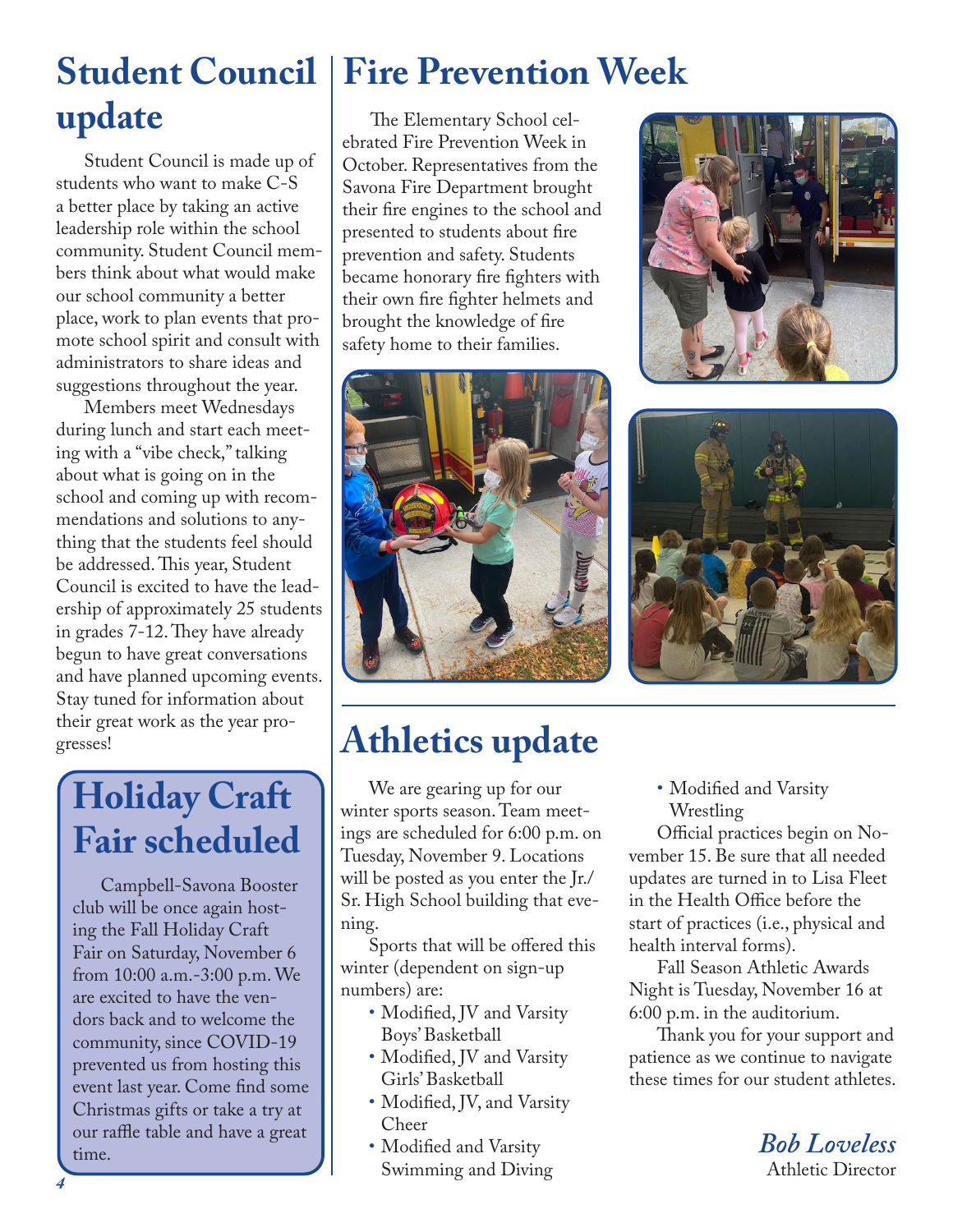### **From the Health Office**

#### **Welcome our New School Nurse**

Please join us in welcoming our newest school nurse. Mrs. Veronica Spangenberg is a registered nurse who joined our health office team in October. She will assisti with care and COVID-19 follow-up in both the Elementary and Jr./ Sr. High buildings. Please note, her email is vespangeberg@cscsd. org and she can be reached at (607) 527-9800 ext. 3168. We are excited to have her join the team!



*School Nurse Veronica Spangenberg*

#### **Illness and COVID-19**

We would like to take this opportunity to thank you for your understanding and support. We continue to follow the guidelines given to us by New York State Department of Health and Steuben County Public Health regarding illness and the required follow-up procedures for anyone who exhibits any of the COVID-19 symptoms. The past two years are truly unlike any other school years before. It is imperative that we follow the protocols in place to ensure we can keep all our students, staff and school community healthy and safe.

If your child is sick, please keep him/her home and contact the school immediately. **All students must submit an absence excuse for all illnesses.** This can be accessed

on our school website in the "Attendance" tab or on our District App. If a student does not submit an excuse for his/her absence, he/ she will not be able to stay in school. If the absence is due to an illness, you must speak with the school nurse for the necessary follow-up procedures to allow your child to return to school.

We are now able to offer rapid COVID-19 testing to symptomatic students who are already on campus. This testing allows us to rule out the COVID-19 infection for mild symptoms and keep your child(ren) in school. This also bypasses the need to see a physician for follow up when your child becomes ill while in school. You can complete a consent form on the district website OR print and complete in hard copy. The nurse will call you if your child is ill and will walk you through the steps. This additional service has already helped keep 40 students in school who otherwise would have been sent home to follow up with their physician.

As the NYS Department of Health continues to learn more about COVID-19, they share the information with schools to ensure we have the most up-to-date information. Additionally, this causes some of their guidelines to change to ensure our protocols follow the most recent information about the virus. We ask that you be patient with our staff and health offices as we revise and adjust our procedures to follow the guidelines provided to us. If you have any questions, please don't hesitate to contact the school health offices for more information.

#### *Continued on Page 7*

### **Join Ski Club**

Cooler weather is upon us and that means the C-S Ski and Snowboarding Club will be hitting the slopes at Swain Ski Resort in January. COVID-19 protocols are in place and policies have been implemented to help ensure a safe and healthy season. Students in grades 3-12 who are interested in joining should contact contact Nancy Kernan (High School) at nkernan@cscsd.org or Tom Freeland (Elementary) at tfreeland@cscsd.org. Registration



information is available at the High School in the Assistant Principal's office, on the Facebook page CS Ski and Snowboarding Club or the District website at www.cscsd.org. New this year, Swain is offering payment plans. Registration and payment are online at http://www. swain.com/clubs. Payment deadline for the discount rate is November 19 and the regular rate payment is due December 17.



**Central School District for another way to keep updated on school events and information.**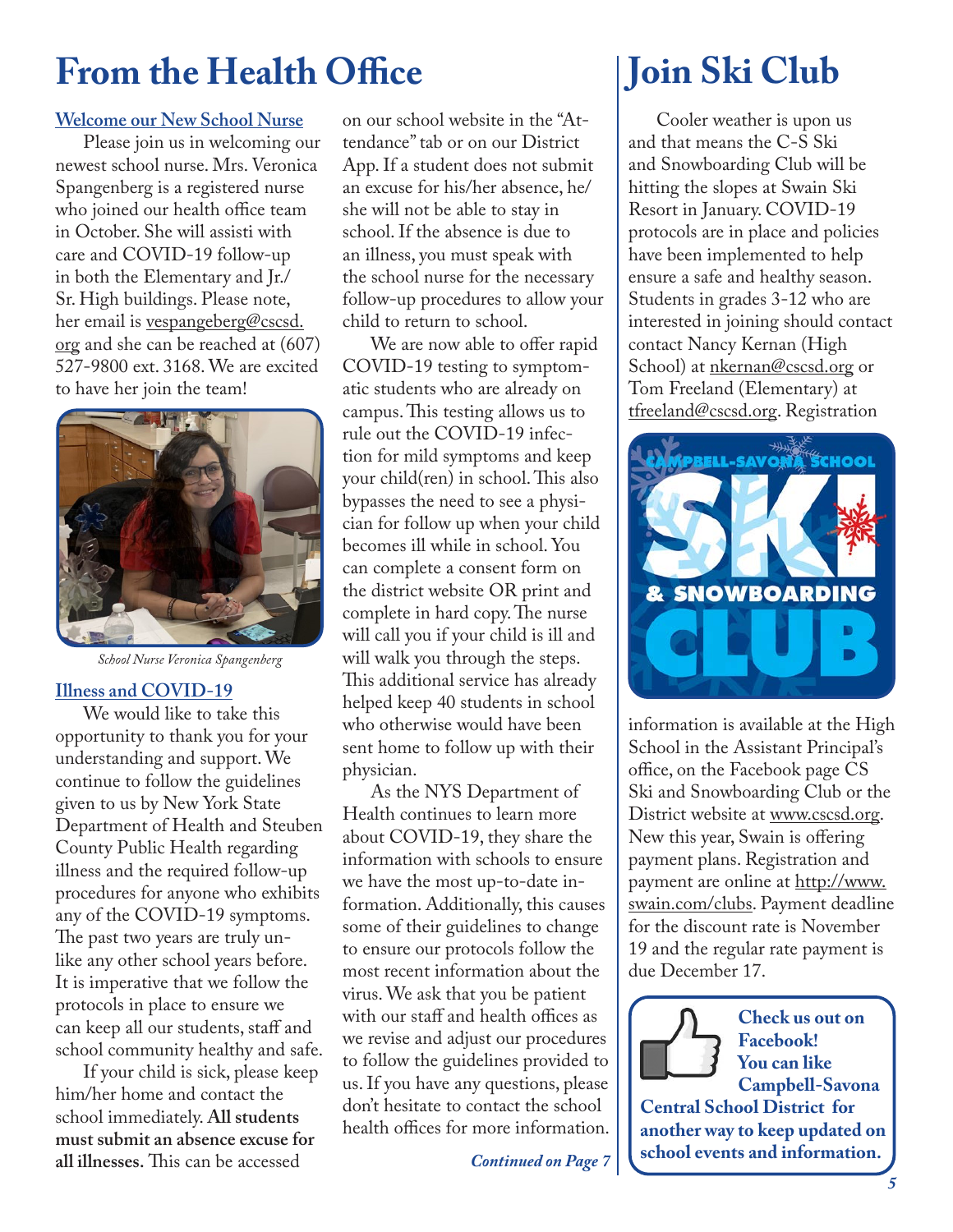#### **Freaky Friday***, cont'd*

struggles, learn self-acceptance and realize the immeasurable love and mutual respect that bond a mother and daughter.

Performances of Freaky Friday are:

Friday, November 19 at 7:30 p.m. Saturday, November 20 at 7:30 p.m. Sunday, November 21 at 2:00 p.m. in the Stephen B. Morley Auditorium at Campbell-Savona High School. Tickets will be available beginning on November 1 by calling the box office at 527-9850 and at the door each performance. Tickets are \$8.00 each. Every individual needs a ticket for admission.

#### *Superintendent, cont'd*

program. Every child should know how to swim and Campell-Savona is ensuring that our Panthers can do just that!

The ARP grant also has allowed us to hold an after-school program in both buildings. This year, a snack, transportation and guest speakers and presenters are included in the program. Approximately 100 students district-wide are benefitting from structured academic time and enrichment.

Finally, as you receive this newsletter, you will likely be preparing for Thanksgiving and all of the holiday festivities. My best wishes to you and your family for a safe and enjoyable holiday season!

> *Ann Meccariello* Superintendent

### **Homecoming 2021**

"Home Sweet Homecoming" 2021 was amazing! We had a great week of showing school pride with our spirit days. Friday night events included a fun-filled alumni/staff volleyball game and the Middle School dance. A huge thank you to the maintenance crew for making the courtyard look amazing!

The weather was beautiful on Saturday for our parade, soccer games and bonfire. It is always fun bringing back many alumni to C-S to play in the alumni/ staff volleyball and soccer games. The soccer game was won by the staff, with a score of 3-2. The alumni are due for a win soon! The Homecoming parade floats were awesome, and it was great to see so many community members lined

up on Main Street to enjoy the hard work put into the floats and to see the enthusiasm of our students.

The boys soccer teams won the judges over with their gifts of cupcakes and flowers, girls soccer took second place and the volleyball team came in third. Congratulations to the 2021 Homecoming Court: King-Kaden Bolt, Queen-Abby Brinckerhoff, Prince-Lucas Feldman, Princess-Donna Clark, Duke-Tanner Nichiporuk, Duchess-Emma Roy, Lord-Zach Corell and Lady-Olivia Wood.

The Athletic Club, Mrs. Wightman and Mrs. Enderle would like to thank all of the people and businesses that helped make homecoming a success!

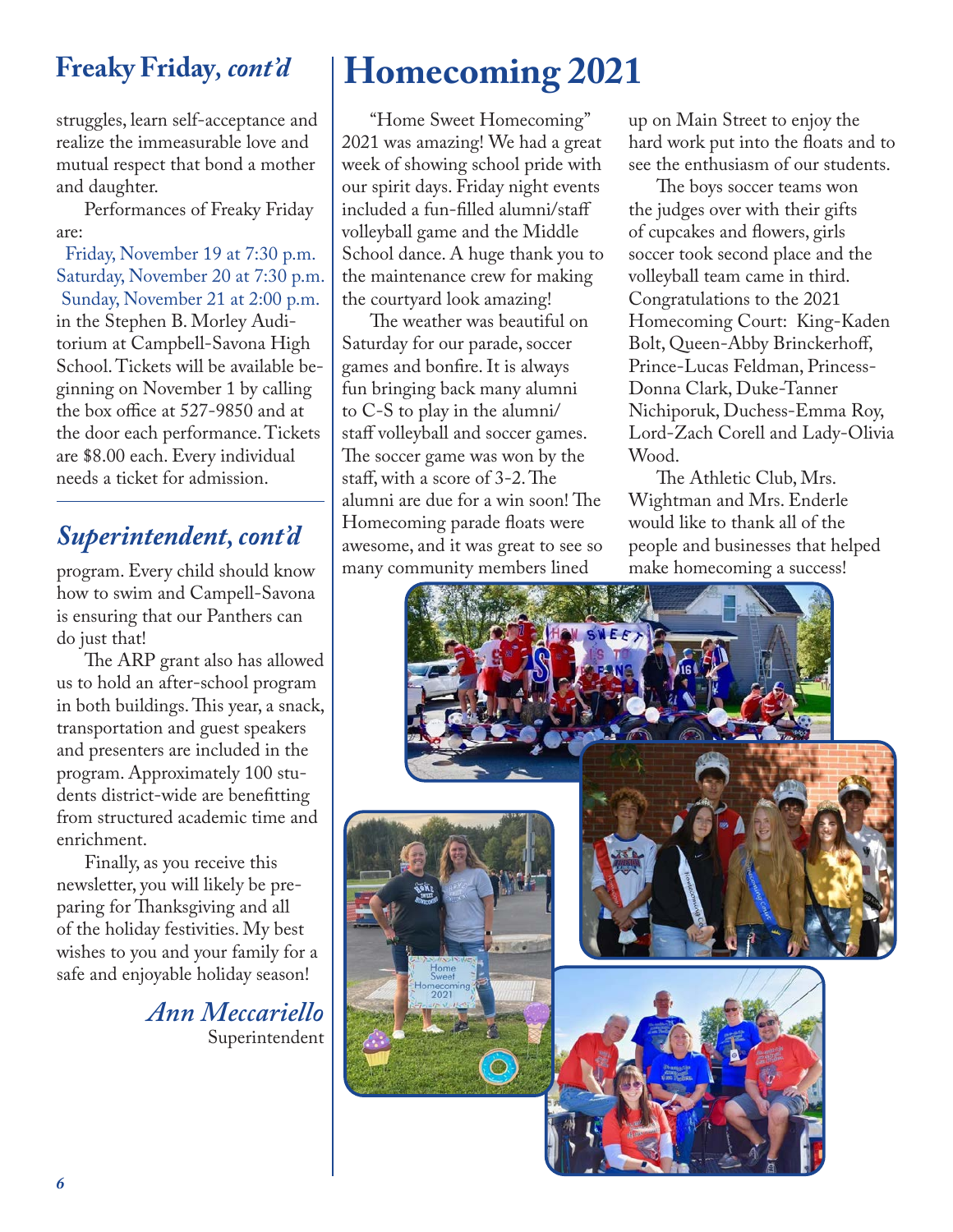#### *Health Office, continued*

You can find this information and more on our district website on the Health Office Department page.

#### **Immunizations**

All New York State children must receive the first vaccination in all of the required series within 14 days of the start of school or they will be excluded from attending classes. Your provider will follow the guidelines from the CDC guide for immunizations. It is mandatory that the proof of immunizations administered be submitted to the school health office in order for your child to remain in school.

In June 2019, Governor Cuomo signed a law eliminating religious exemptions for vaccinations needed to attend school. In addition to religious exemptions, there also have been some changes with medical exemptions. It is now required that your child's physician submit a form annually that states specific reasons why each immunization would be detrimental to the child's health. This regulation ensures that a child who should be medically exempt remains as such and prevents the abuse of the exemption by those who do not have a legitimate cause.

#### **Physical Examinations**

New York State law mandates that any child in grades PK or K, 1, 3, 5, 7, 9 and 11 have a physical exam. All physicians must use the NYS Health Examination form when completing your child's physical. All physician offices have access to this form. However, if you or your physician have any questions about this, please reach out to the health office.

It is highly encouraged that you schedule an appointment with your child's primary care physician to complete their physical. Space is limited with the school-provided physicians. When you take your child for his/her physical, please obtain a copy of the examination and submit it to the school health office as soon as possible. If you prefer that your child be examined by the school doctor, please contact the health office so that we can have an accurate count of students who will need this service. Space is very limited this school year. Please keep in mind that we cannot administer vaccinations. These will still have to be done by your provider or public health. More information about school-provided physicals will be sent home soon.

#### **Medication Administration in School**

If your child takes medication during school hours, remember you will need to bring the medication to the health office. We cannot accept medication that is sent in with the child in a backpack or on the bus. Students should not be carrying medication under any circumstance. Every medication requires a signed doctor's order and a parent signature. This includes over-thecounter medications such as Tylenol, Motrin, cough syrup, etc. If you have any questions, please contact the health office.

### **COVID-19 updates**

We continue to follow the New York State mandate for mask wearing and will do so until we hear otherwise.

Campbell-Savona has done an outstanding job adjusting to our individual needs, especially in the cafeteria and in spaces where we can assign seats or spread out. This has resulted in decreased numbers of positive cases and quarantines.

Beyond the mask mandate, the only additional mandate is weekly testing of unvaccinated staff members. Any unvaccinated staff member is required to test weekly, per an order by the NYS Department of Health. Additionally, any vaccinated staff member who would like to test weekly can choose to do so. Our testing protocols have been successful and have helped us add an additional layer to our efforts at being safe and prepared.

In the future, we hope to offer students the opportunity to test weekly if they choose to do so.

If staff or students are symptomatic, we offer a rapid Binax test in the nurses' office, which has proven to be extremely helpful in allowing staff and students to stay in school or to go home if positive.

There is no plan to place any further restrictions on our learning environment. Students need to be in school and we need as much normalcy as possible. Of course, if we see drastic changes, we are prepared to react in the way of adding additional layers to our safety protocols.

Please remember that our district COVID-19 data is posted every Friday on our website at www.cscsd.org.